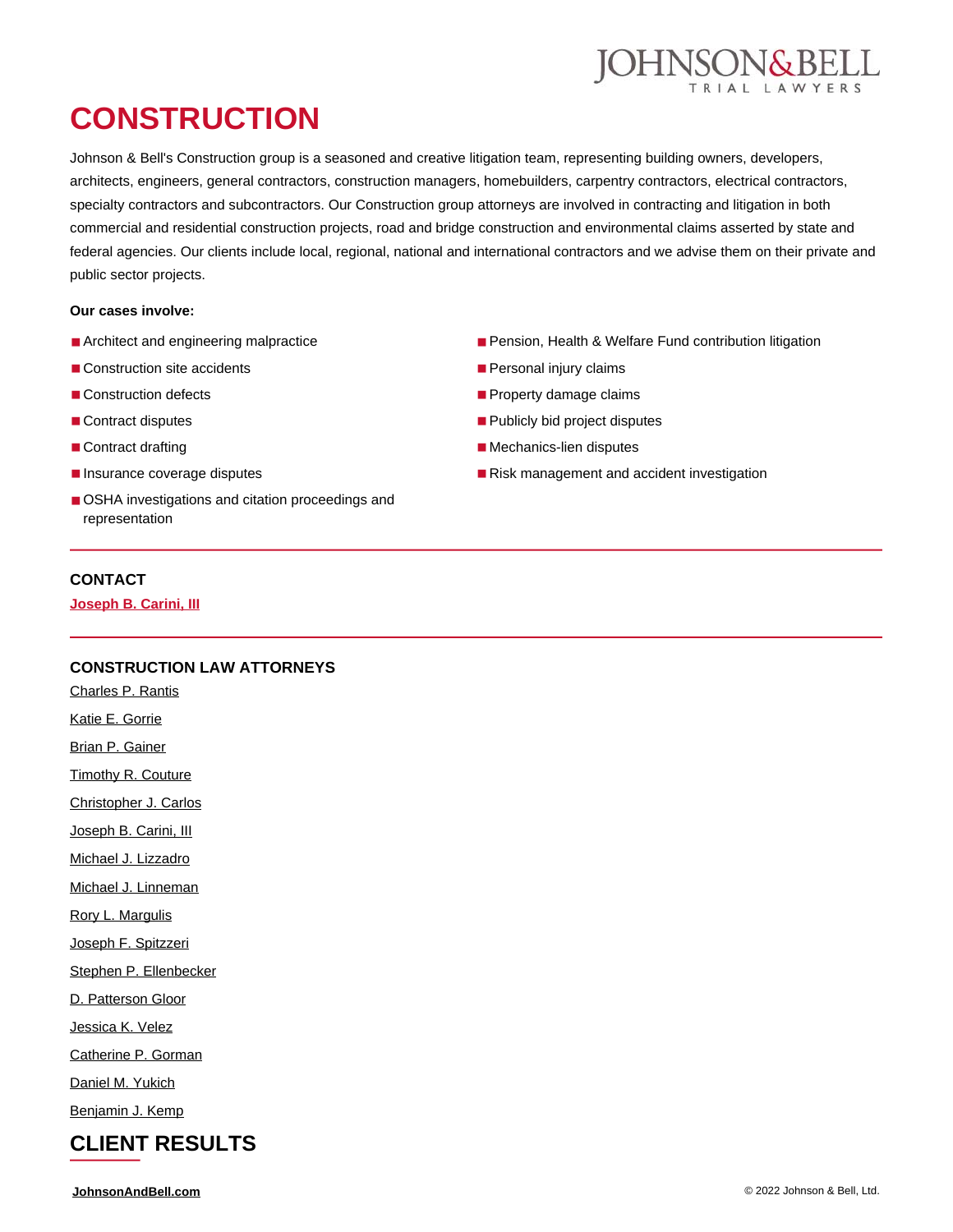

[General Contractor Avoids OSHA Violations for Electrocution Fatality on Project](https://johnsonandbell.com/general-contractor-avoids-osha-violations-for-electrocution-fatality-on-project/)

[Sub's Certificate of Insurance Insufficient to Garner Duty to Defend/Indemnify General Contractor](https://johnsonandbell.com/subs-certificate-of-insurance-insufficient-to-garner-duty-to-defend-indemnify-gc/)

[Appellate Court Affirms Summary Judgment for General Contractor in Construction Worker Accident Case](https://johnsonandbell.com/appellate-court-affirms-summary-judgment-for-general-contractor-in-construction-worker-accident-case/)

[Katie E. Gorrie Secures Summary Judgment in Significant Defense Win for General Contractor](https://johnsonandbell.com/katie-e-gorrie-secures-summary-judgment-in-substantial-defense-win-for-general-contractor/)

[Fencl Receives Summary Judgment in Construction Injury Coverage Dispute Seeking Recovery of \\$1.6M](https://johnsonandbell.com/fencl-receives-summary-judgment-in-construction-injury-coverage-dispute-seeking-recovery-of-1-6m/)

[Carini Secures Defense Verdict in \\$1.7M Breach of Contract Case](https://johnsonandbell.com/joseph-b-carini-iii-secures-defense-verdict-in-1-7-m-breach-of-contract-case/)

[Appellate Court Ruling Grants General Contractors and Construction Managers New Protection in Section 414 Actions](https://johnsonandbell.com/appellate-court-ruling-grants-general-contractors-construction-managers-new-protection-section-414-actions/)

[Conforti and LeFevour Achieve Favorable Verdict in Construction Site Accident](https://johnsonandbell.com/conforti-and-lefevour-receive-favorable-verdict-for-the-defense/)

[Carini Obtains Defense Verdict in Wrongful Death Case Seeking \\$11M](https://johnsonandbell.com/carini-obtains-not-guilty-verdict-in-wrongful-death-case/)

[Joseph B. Carini Secures Defense Verdict in Construction Litigation Case Seeking \\$6.4 Million](https://johnsonandbell.com/carini-receives-not-guilty-verdict-on-behalf-of-electric-company/)

[Worker Died of Heart Attack, Not Electrocution](https://johnsonandbell.com/worker-died-of-heart-attack-not-electrocution/)

[Plaintiff Claims Lingering Brain Injury, But Jury Opts for Defense Verdict](https://johnsonandbell.com/plaintiff-claims-lingering-brain-injury-but-jury-opts-for-defense-verdict/)

[Miller Park Stadium Crane Collapse](https://johnsonandbell.com/miller-park-stadium-crane-collapse/)

## **NOTABLE CASES**

[Miller Park Stadium Crane Collapse](https://johnsonandbell.com/miller-park-stadium-crane-collapse/)

[Hancock Building Scaffold Collapse](https://johnsonandbell.com/hancock-building-scaffold-collapse/)

### **PUBLICATIONS**

[OSHA Guidance on Returning to Work in the Construction Industry](https://johnsonandbell.com/osha-guidance-on-returning-to-work-in-the-construction-industry/)

[Seventh Circuit Appellate Ruling Sheds Additional Light on Facts Deemed Relevant in Construction Negligence Disputes](https://johnsonandbell.com/seventh-circuit-appellate-ruling-sheds-additional-light-on-facts-deemed-relevant-in-construction-negligence-disputes/)

[In Construction Site Insurance Coverage Dispute, Silence on Subcontractor's Potential Negligence Sufficient to Create Duty to](https://johnsonandbell.com/in-construction-site-insurance-coverage-dispute-silence-on-subcontractors-potential-negligence-sufficient-to-create-duty-to-defend/) [Defend](https://johnsonandbell.com/in-construction-site-insurance-coverage-dispute-silence-on-subcontractors-potential-negligence-sufficient-to-create-duty-to-defend/)

[Appellate Court Rules District Court Sidestepped Jury Process in Dispute Over Non ADA-Compliant Courthouses in Illinois](https://johnsonandbell.com/appellate-court-rules-district-court-sidestepped-jury-process-in-dispute-over-non-ada-compliant-courthouses-in-illinois/)

[Ruling Raises Questions About OSHA Worksite "Controlling Employer" Policy](https://johnsonandbell.com/ruling-raises-questions-about-osha-worksite-controlling-employer-policy-2/)

[Fourth Circuit Court of Appeals Establishes New "Joint Employer" Test Under the Fair Labor Standards Act](https://johnsonandbell.com/fourth-circuit-court-of-appeals-establishes-new-joint-employer-test-under-the-fair-labor-standards-act/)

[Mach Mining Revisited Again - Leave to Add Party Defendants Who Didn't Have an Opportunity to Conciliate Denied](https://johnsonandbell.com/mach-mining-revisited-again-leave-to-add-party-defendants-who-didnt-have-an-opportunity-to-conciliate-denied/)

[Illinois Supreme Court Restricts Construction Negligence and Premises Liability Theories of Recovery in Illinois](https://johnsonandbell.com/illinois-supreme-court-restricts-construction-negligence-and-premises-liability-theories-of-recovery-in-illinois/)

[OSHA Issues New Rules for Electronic Reporting](https://johnsonandbell.com/osha-rules-electronic-reporting/)

[Tendering Claims: Court Ruling Underscores Why Sooner Is Better](https://johnsonandbell.com/tendering-claims-why-sooner-is-better/)

[New Procedure for Setting Trial Dates in Cook County Circuit Court Law Division Cases, Including Construction Injury Cases](https://johnsonandbell.com/new-procedure-for-setting-trial-dates-in-cook-county-circuit-court-law-division-cases-including-construction-injury-cases/)

[Interacting with OSHA - Employers' Rights and Responsibilities](https://johnsonandbell.com/interacting-with-osha-employers-rights-and-responsibilities/)

[OSHA Clarifies Regulations Regarding "Walkaround Representative"](https://johnsonandbell.com/osha-clarifies-regulations-regarding-walkaround-representative/)

[Modification to Form Contract and Construction Manager's Conduct, Collapses Defense](https://johnsonandbell.com/modification-to-form-contract-and-construction-managers-conduct-collapses-defense/)

[The Illinois Prevailing Wage Act Adds Teeth](https://johnsonandbell.com/the-illinois-prevailing-wage-act-adds-teeth/)

[Seventh Circuit Affirms OSHA Citation Based on Evidence that While Considered "Substantial" Was Neither Precise, Actual or](https://johnsonandbell.com/united-states-court-of-appeals-for-seventh-circuit-affirms-ohsa-citation-based-on-evidence-that-while-considered-substantial-was-neither-precise-actual-or-considerable/) **[Considerable](https://johnsonandbell.com/united-states-court-of-appeals-for-seventh-circuit-affirms-ohsa-citation-based-on-evidence-that-while-considered-substantial-was-neither-precise-actual-or-considerable/)** 

[Important Insurance Coverage Cases for Contractors](https://johnsonandbell.com/important-insurance-coverage-cases-for-contractors/)

[Sometimes Doing Less Is Better -- Anwar Oshana v FCL Builders, Inc., et. al](https://johnsonandbell.com/sometimes-doing-less-is-better-anwar-oshana-v-fcl-builders-inc-et-al/)

[New Illinois Appellate Court Decision Gives Direction on Meaning of "Property Damage" and "Occurrence" in Commercial General](https://johnsonandbell.com/it-occurred-so-there-is-an-occurrence-right-new-illinois-appellate-court-decision-gives-direction-on-meaning-of-property-damage-and-occurrence-in-commercial-general-liability-policies/)